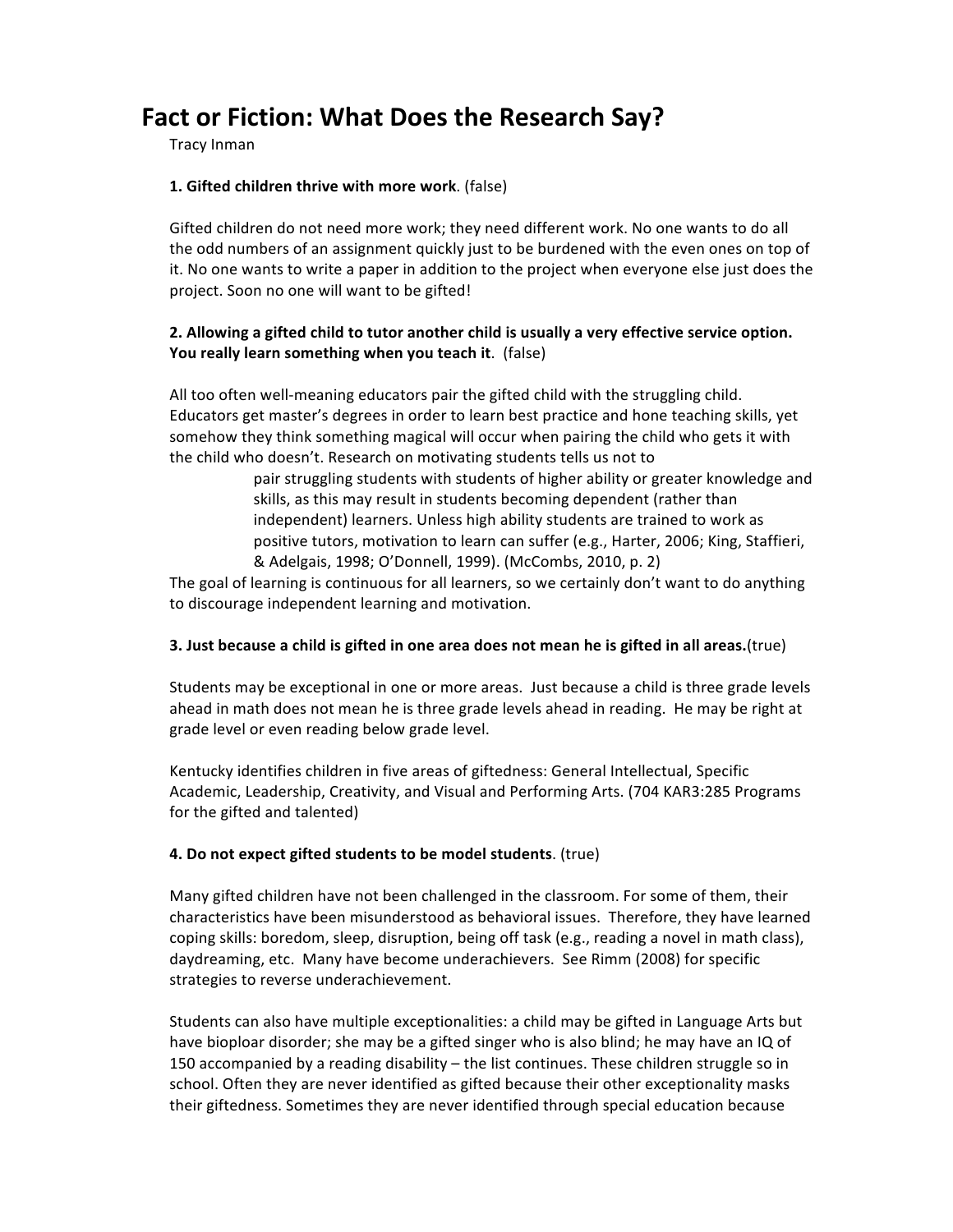they have developed effective coping skills to deal with the exceptionality. "Perhaps the most at-risk subpopulation of gifted students is the twice-exceptional. These students face difficult problems and challenges throughout their schooling that make it difficult for them to be successful academically, much less to fully develop their talents" (Moon, 2009, p. 275).

# **5.** Gifted students are not at risk. If they are actually gifted, they can get by on their own. (false)

All children need guidance in their learning. Yes, gifted children seem to absorb information. Yes, they make connections others don't. Yes, they can readily comprehend materials. But in order to thrive and develop their talents, they need explanation, discussion, questioning.

Intellectually gifted students learn at a faster pace than their classmates, sometimes, for example, needing two repetitions of a math concept instead of 30. Not only do they process concepts more quickly, but they also make complex connections. In fact, their brains physiologically differ from others – from the speed of internal connectivity in the brain to even what parts of the brain are used (Jensen, 2006).

Perhaps this analogy clarifies. How do you keep your heart healthy? In addition to eating right, you must exercise aerobically  $-$  you need to give your cardiovascular system a workout complete with increased heart rate and intense breathing. You need to break a sweat. How do you keep your brain healthy? You need to break an "academic sweat" (Roberts & Inman, 2009, p. 10). To exercise the brain, it needs novelty, challenge, and complexity; it must think. When we leave gifted kids on their own to read, to do worksheets, etc., we do not encourage that deep thinking so necessary for growth. Educators must be the academic coaches who assess the strengths and skills of their academic athletes, then design rigorous workouts so they have continuous growth.

### **6.** Giftedness can easily be measured by intelligence tests and tests of achievement. (false)

Tests and other measures can be wonderful tools that provide information about your child's ability or achievement levels, but they are simply tools. No one number defines a child. In fact, a child can take the same test several times, scoring differently each time. Was she sleepy? Did he have breakfast? Was the room too cold or hot? Did the child next to her click his pencil on the desk? So many factors  $-$  aside from ability or achievement level  $$ affect a test's outcomes. Measurement error should be taken into account. A student, then, who scores a 120 on the *Wechsler Intelligence Scale for Children* - *Fifth Edition* (2014), a commonly used IQ assessment, may very well be gifted even though she doesn't hit the magical 130. That 120 score should only be one indicator. "It is clear that no single score allows us to make the most accurate predictions about outstanding performance, even in the academic domains.... Outstanding accomplishments by children and adults are *multivariate* in nature and require multivariate explanations" (Worrell, 2009, p. 244). Best practice dictates multiple measures being used for identification in any of the five areas.

# **7.** A good teacher can teach any student, because good teaching is all that is needed. (false)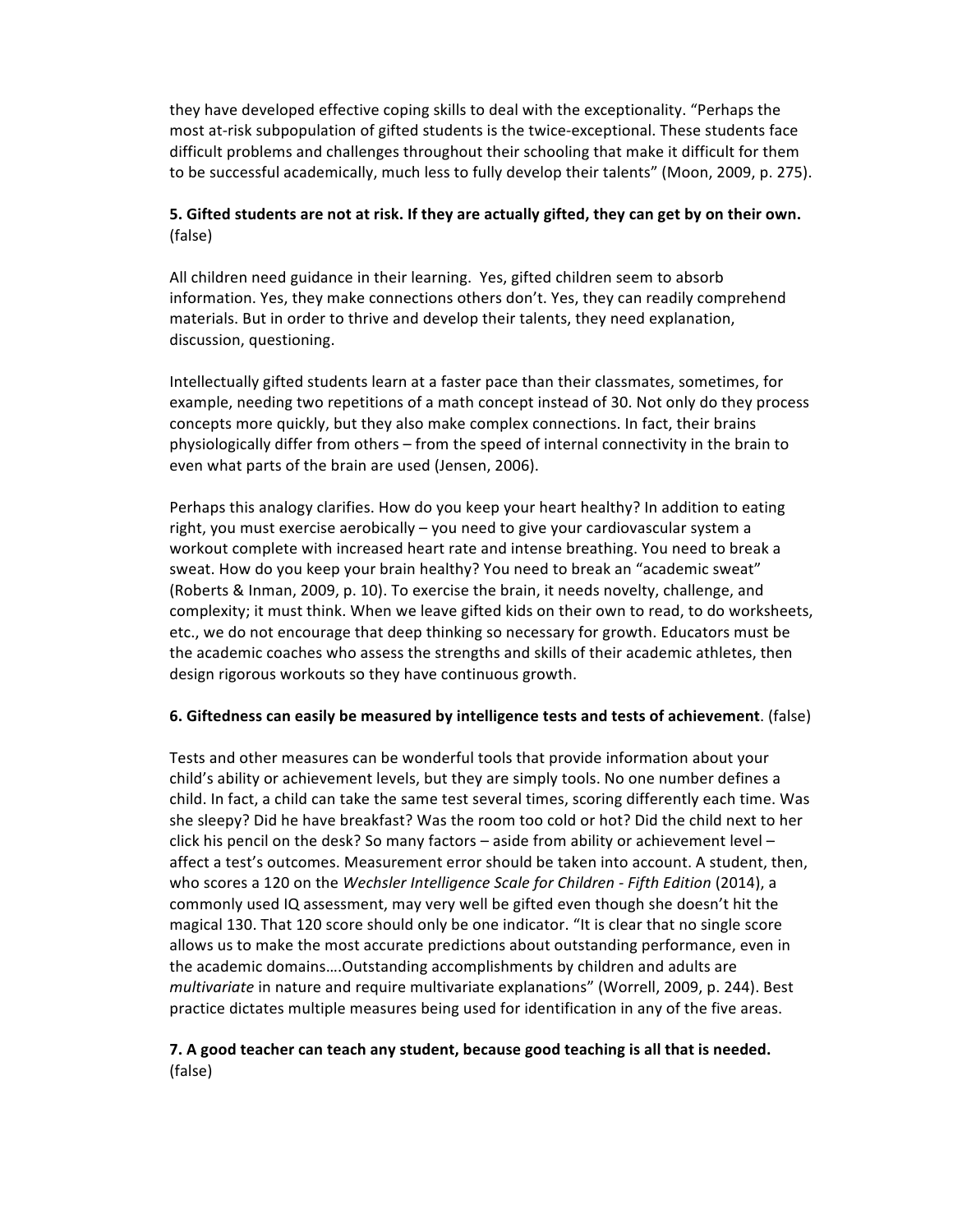Too few educators are trained to address the needs of this unique population. Although good teaching practices are a strong foundation, this population differs from the norm in multiple ways. The Pre-K-Grade 12 Gifted Education Programming Standards (NAGC, 2010) serves as a framework in teaching gifted students. It outlines six main standards: learning and development, assessment, curriculum and instruction, learning environments, programming, and professional development. Divided into specific student-based outcomes, these standards also describe evidence-based practice recommended for educators to reach these outcomes. For instance, under Curriculum and Instruction's section on Curriculum Planning, Student Outcome 3.1 reads "Students with gifts and talents demonstrate growth commensurate with aptitude during the school year" (p. 4). The evidence-based practices for educators include such tasks as "Educators design differentiated curricula that incorporate advanced, conceptually challenging, in-depth, distinctive, and complex content for students with gifts and talents" (p. 4) and "Educators use pre-assessments and pace instruction based on the learning rates of students with gifts and talents and accelerate and compact learning as appropriate" (p. 4). Read the Standards on NAGC's website. Although not a lengthy document, these standards prove foundational to best practice for your child's teachers. Imagine what could happen in a school that focuses on student growth based on aptitude alone – much less the other student outcomes!

# 8. Even if the curriculum is accelerated for all students, services are still needed for gifted **learners**. (true)

These students are abstract thinkers and problem-solvers who thrive on complexity and challenge and who need little repetition of concepts. They learn at a much faster pace than their age peers. Since these exceptional students learn differently from their age peers, schools must provide a variety of services to address their needs. Remember that the goal is continuous progress.

Kentucky mandates multiple services for each identified gifted child. The Gifted Student Service Plan is an individual education plan outlining services, people responsible, and time frames so that the child has continuous progress in his learning.

Services for students with gifts and talents typically fall into two main categories: acceleration and enrichment. In short, acceleration involves a student moving more quickly through content which may equate to finishing school before students of the same age. Enrichment involves the student going into greater depth or breadth. At times, these may overlap, so do not get overly concerned with which service falls into which category. The goal is to understand the variety of services that schools should offer to help your child make continuous progress.

#### **9. All children are gifted.** (false)

This is a tough one because those who refute it sound elitist. The simple truth is that all children are not gifted based on the federal definition:

The term gifted and talented', when used with respect to students, children, or youth, means students, children, or youth who give evidence of high achievement capability in areas such as intellectual, creative, artistic, or leadership capacity, or in specific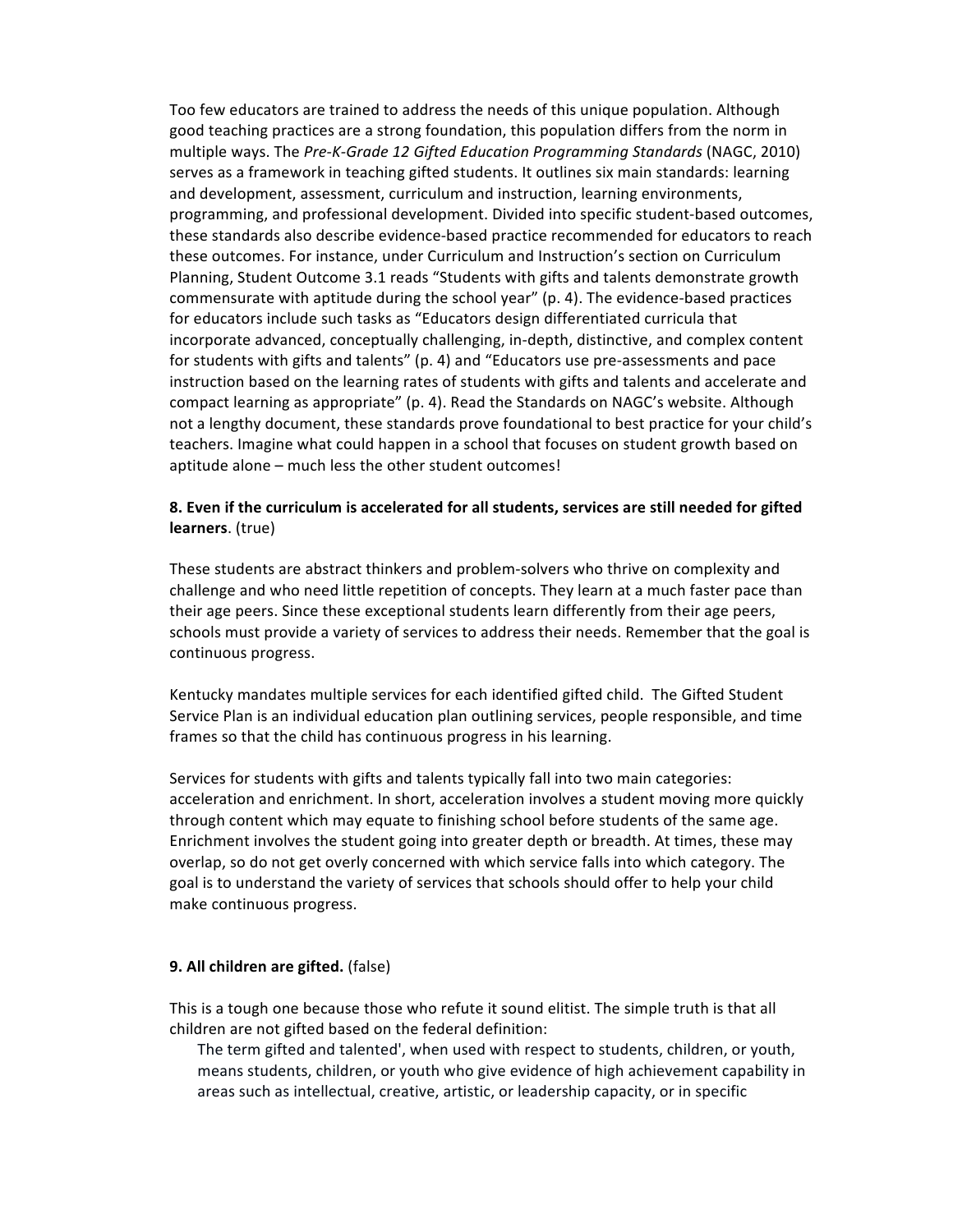academic fields, and who need services or activities not ordinarily provided by the school in order to fully develop those capabilities. Every Student Succeeds Act (2015; Title IX, Part A, Definition 22).

All children are indeed special. All children possess strengths and weaknesses. All children have potential. All children are certainly worthy – worthy of love and worthy of learning. All children deserve to be appropriately challenged in school, to learn something new every day. However, children with gifts and talents learn very differently from the norm; they "need services or activities not ordinarily provided by the school in order to fully develop those capabilities."

### **10.** Most children suffer emotionally and socially when grade accelerated. (false)

Acceleration, the process where students move at a faster pace through a specific content or grade level than age-based peers, may be one of the most misunderstood concepts in gifted education. "Historically, the great paradox of acceleration has been that the beliefs and practices of educators (and the general public) did not align with the research evidence" (Cross & Betts, 2015, p. vii). In 2004, the Templeton Foundation funded a meta-analysis (a synthesis of known research on a topic) on acceleration in their landmark study *A Nation Deceived: How Schools Hold Back America's Brightest Students* (Colangelo, Assouline, & Gross, 2004). In short, the 50-plus years of research argued that there was no more effective service for gifted students  $-$  and most cost effective for schools  $-$  than acceleration when properly administered. And, instead of being socially and emotionally damaging, appropriate acceleration provided the venue for healthy social and emotional development. The follow-up work *A Nation Empowered: Evidence Trumps the Excuses Holding Back America's Brightest Students, Vol. 1* (Assouline, Colangelo, & VanTassel-Baska, 2015) not only added scholarly insight and research, but it also told the stories of those accelerated. Additionally, it listed 20 different types of acceleration from grade-skipping to early entrance to kindergarten to curriculum compacting. "All students deserve to learn something new each day, and if academically talented students desire to be accelerated and are ready for it, the long-term evidence clearly supports the intervention" (Wai, 2015, p. 73). 

# **11.** The brightest students tend to make the lowest achievement gains in school. (true)

As the United States devoted decades to getting children to proficiency under No Child Left Behind, so many high ability and gifted children languished. The Fordham Institute's study *High-Achieving Students in the Era of NCLB* (Loveless, Farkas, & Duffett, 2008) found the achievement gap was indeed lessening in the almost ten years of the law  $-$  by the low achievers moving up to meet the almost stagnant top achievers. This same report indicated that teachers tend to spend the majority of their time with the lowest achieving students, in spite of the fact that they believe all children deserve attention. It also stated that teachers "believe that academically advanced students are not a high priority in their schools" (p. 51).

In a pioneering study of the effects of teachers and schools on student learning, William Sanders and his staff at the Tennessee Value-Added Assessment System put it this way: 'Student achievement level was the second most important predictor of student learning. The higher the achievement level, the less growth a student was likely to have.""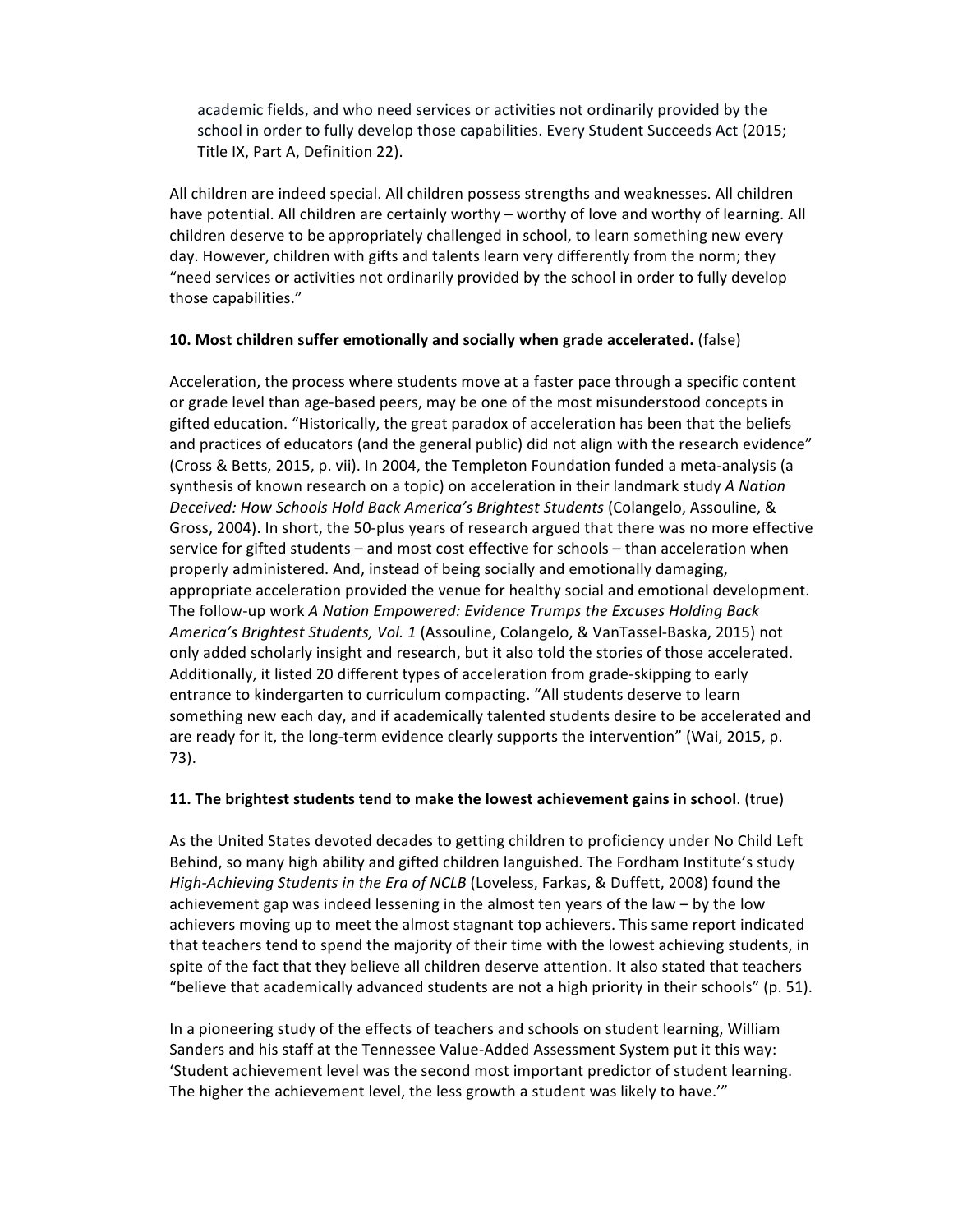"Mr. Sanders found this problem in schools throughout the state, and with different levels of poverty and of minority enrollments. He speculated that the problem was due to a 'lack of opportunity for high-scoring students to proceed at their own pace, lack of challenging materials, lack of accelerated course offerings, and concentration of instruction on the average or below-average student. While less effective teachers produced gains for lowerachieving students, Mr. Sanders found, only the top one-fifth of teachers were effective with high-achieving students. These problems have been confirmed in other states. There is overwhelming evidence that gifted students simply do not succeed on their own" (DeLacy, 2004).

### **12.** Gifted students are needed in all classes so that students do not lack positive role **models for academic and social leadership.** (false)

An in-depth review of years of research completed on role modeling found that children tend to "pattern their behaviors after competent rather than incompetent peers" (Schunk, 1987,  $p. 167$ ) – which could be one reason behind this myth. However, this research also indicated that children tend to model themselves after those who are similar in ability. In short, when great discrepancies are noted, no modeling occurs because children cannot make the connections between themselves and the model. This damaging myth provides some of the basis for the "sprinkle method" often used by principals when creating elementary classrooms: they sprinkle the gifted children one or two to a room in order to have strong academic and behavior role models for others. Not only is this faulty thinking regarding role models, but it is also flawed in regard to what the children are modeling - not all gifted children are achievers nor are they ideal, well-behaved students.

#### References

- Assouline, S. G., Colangelo, N., & VanTassel-Baska, J. (2015). A nation empowered: Evidence *trumps the excuses holding back America's brightest students* (Vol. 1). Iowa City: University of Iowa, The Connie Belin & Jacqueline N. Blank International Center for Gifted Education and Development. Retrieved from http://www.accelerationinstitute.org/ Nation\_Empowered/
- Colangelo, N., Assouline, S. G., & Gross, M. U. M. (2004). A nation deceived: How schools hold back America's brightest students (Vol. 1). The Templeton national report on *acceleration*. Iowa City: University of Iowa.
- Cross, T. L., & Betts, G. (2015). Guest forward. In S. G. Assouline, N. Colangelo, & J. VanTassel-Baska (Eds). A nation empowered: Evidence trumps the excuses holding back America's *brightest students* (*Vol. 1*) (p. vii). Iowa City: University of Iowa, The Connie Belin & Jacqueline N. Blank International Center for Gifted Education and Development.
- DeLacy, M. (2004, June 23). The 'No Child' law's biggest victims? An answer may surprise. *Education Week, 23(41),* 40.
- Every Student Succeeds Act. Pub. L. 114-95. (2015)
- Inman, T. F., & Kirchner, J. (2016). Parenting gifted children 101: An introduction to gifted kids and their needs. Waco, TX: Prufrock Press. (Answers to questions 2, 4, 5, 6, 9, 10, 11, and 12 come straight from this source.)
- Jensen, E. (2006). *Enriching the brain: How to maximize every learner's potential.* San Francisco, CA: John Wiley & Sons.